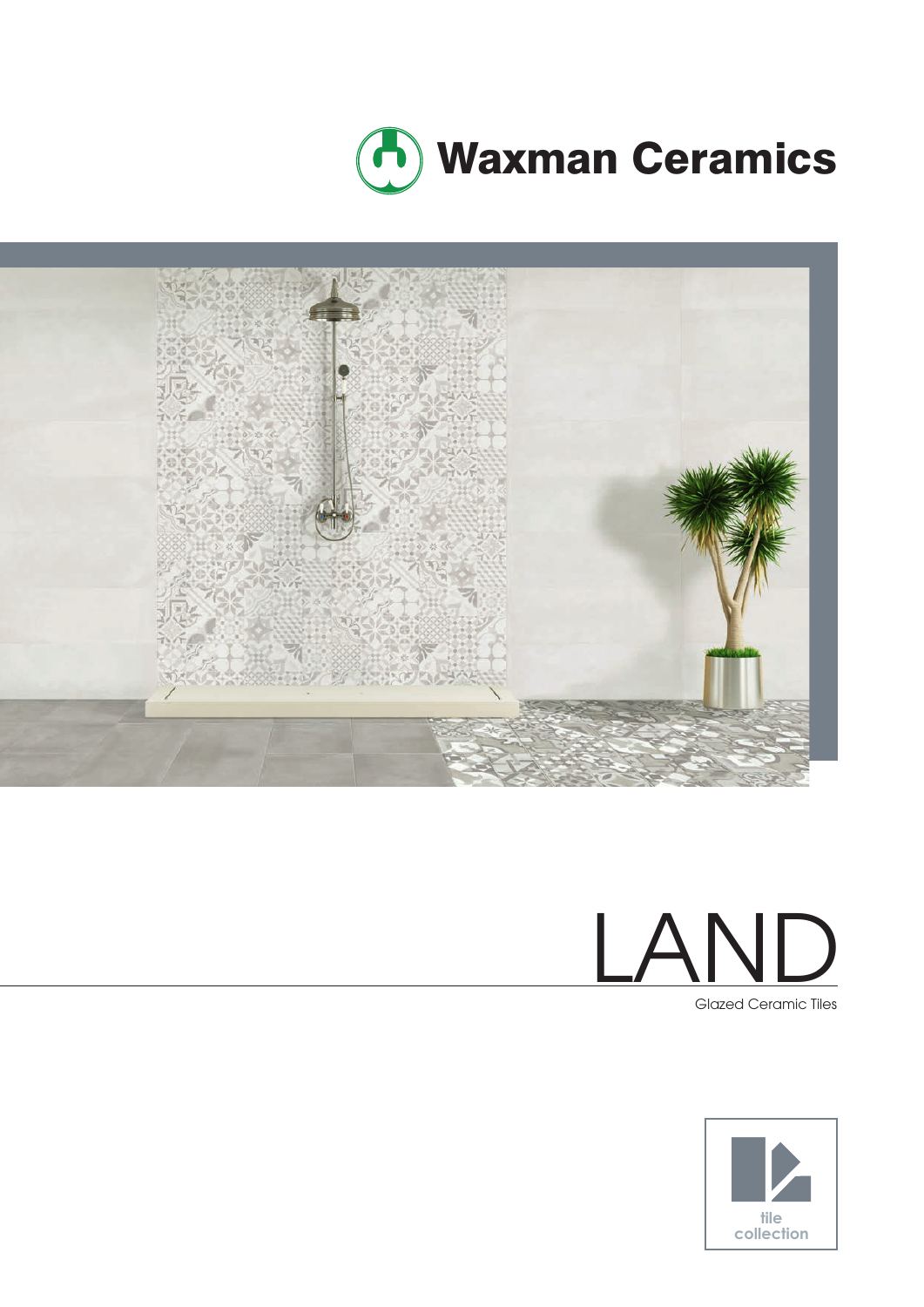### Glazed Ceramic Tiles **Land**

# COlours





**Gris 20x50cm** 





**Acero 20x50cm** 



**Acero 41x41cm <sup>3</sup>**



**Decor Hidra - Gris 20x50cm** 



**Decor Hydraulic - Gris 41x41cm <sup>3</sup>**

**1**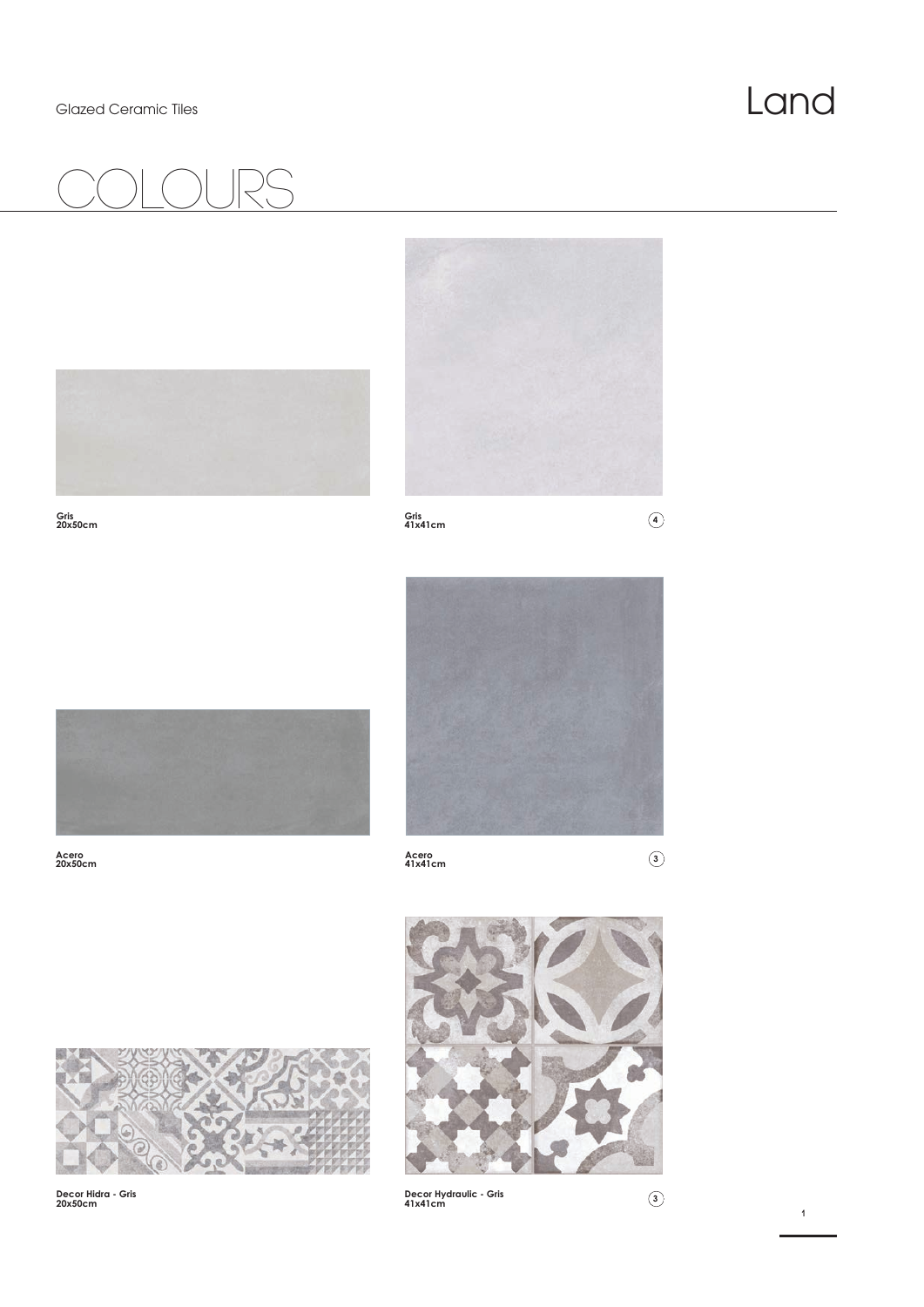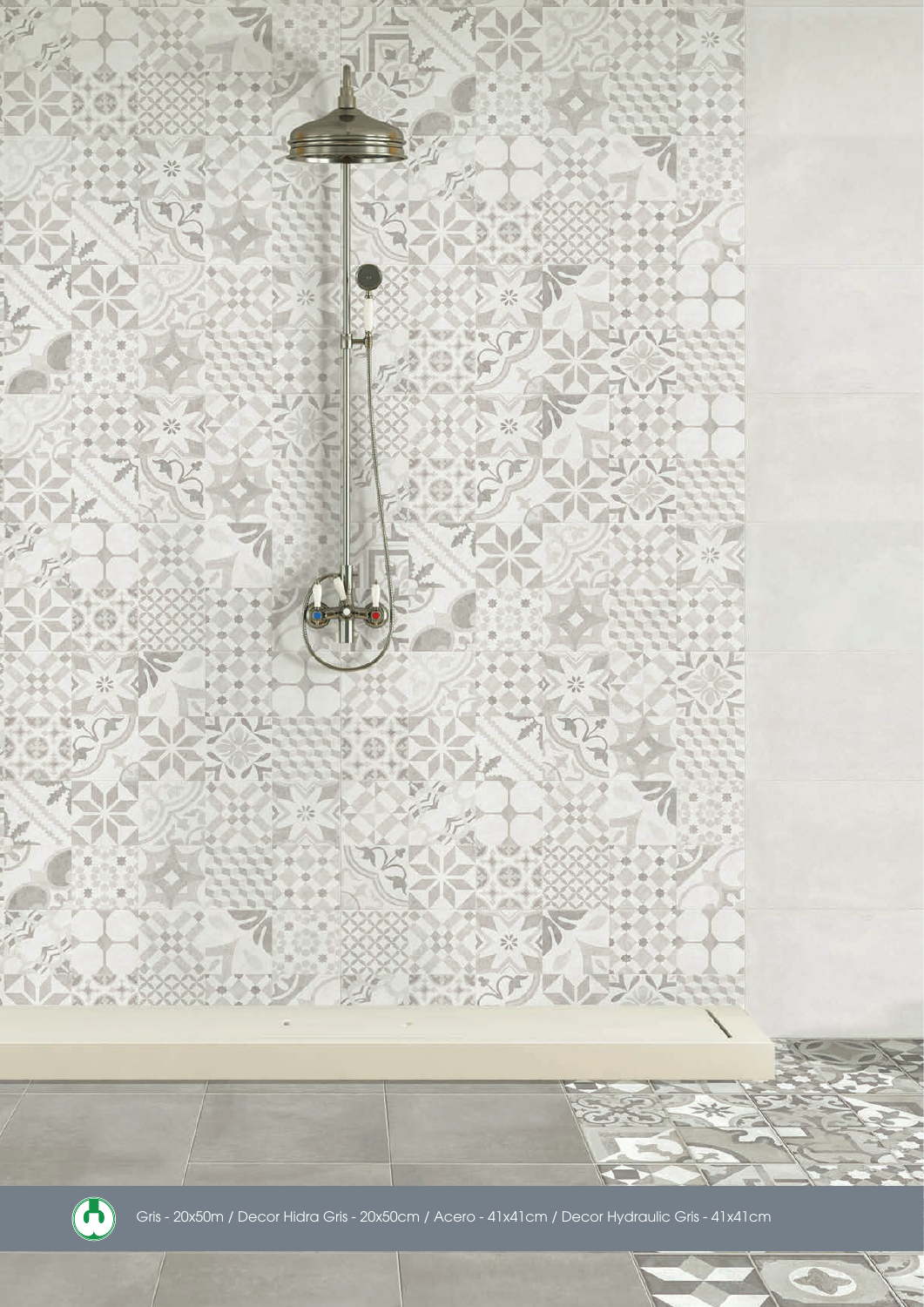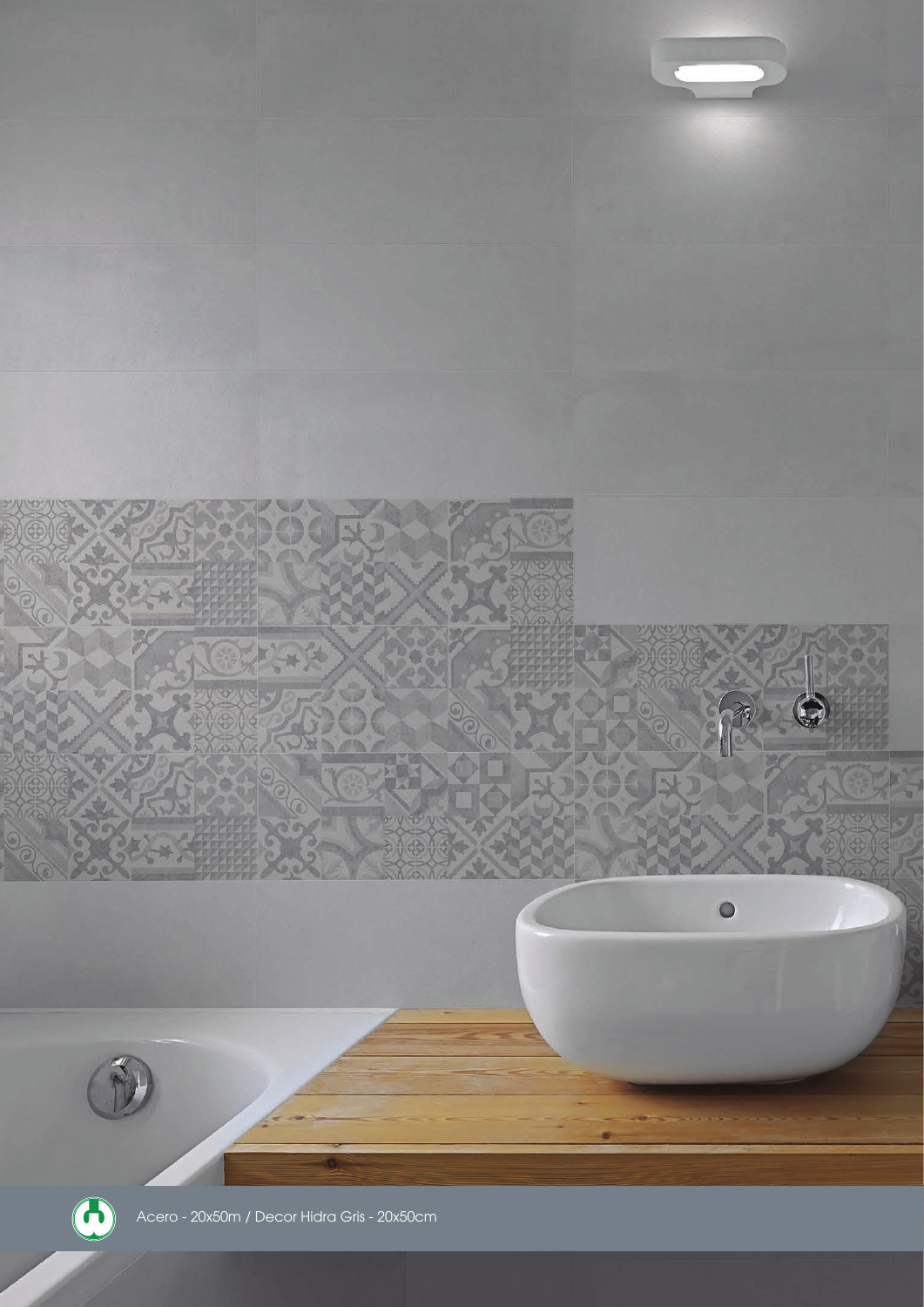## CATION & PACKING

### **Glazed Ceramic Tiles**

| Suitability | <b>Thickness</b> | Walls    |          | <b>Floors</b> |          |            | Colour         |
|-------------|------------------|----------|----------|---------------|----------|------------|----------------|
|             |                  | Internal | External | Internal      | External | Frostproof | Variation      |
| 20x50cm     | 8 <sub>mm</sub>  | ٠        |          |               |          | No         | V <sub>2</sub> |
| 41x41cm     | 8mm              | ٠        |          |               |          | No         | V <sub>2</sub> |

| Packing | Pcs / ctn | $M^2 /$ Ctn | Kg / Cfn | Ctns / Pallet | $M^2$ / Pallet |
|---------|-----------|-------------|----------|---------------|----------------|
| 20x50cm | 10        | 1.00        | 17.8     | 80            | 80             |
| 41x41cm | 9         | 1.50        | 29.8     | 48            | 72             |